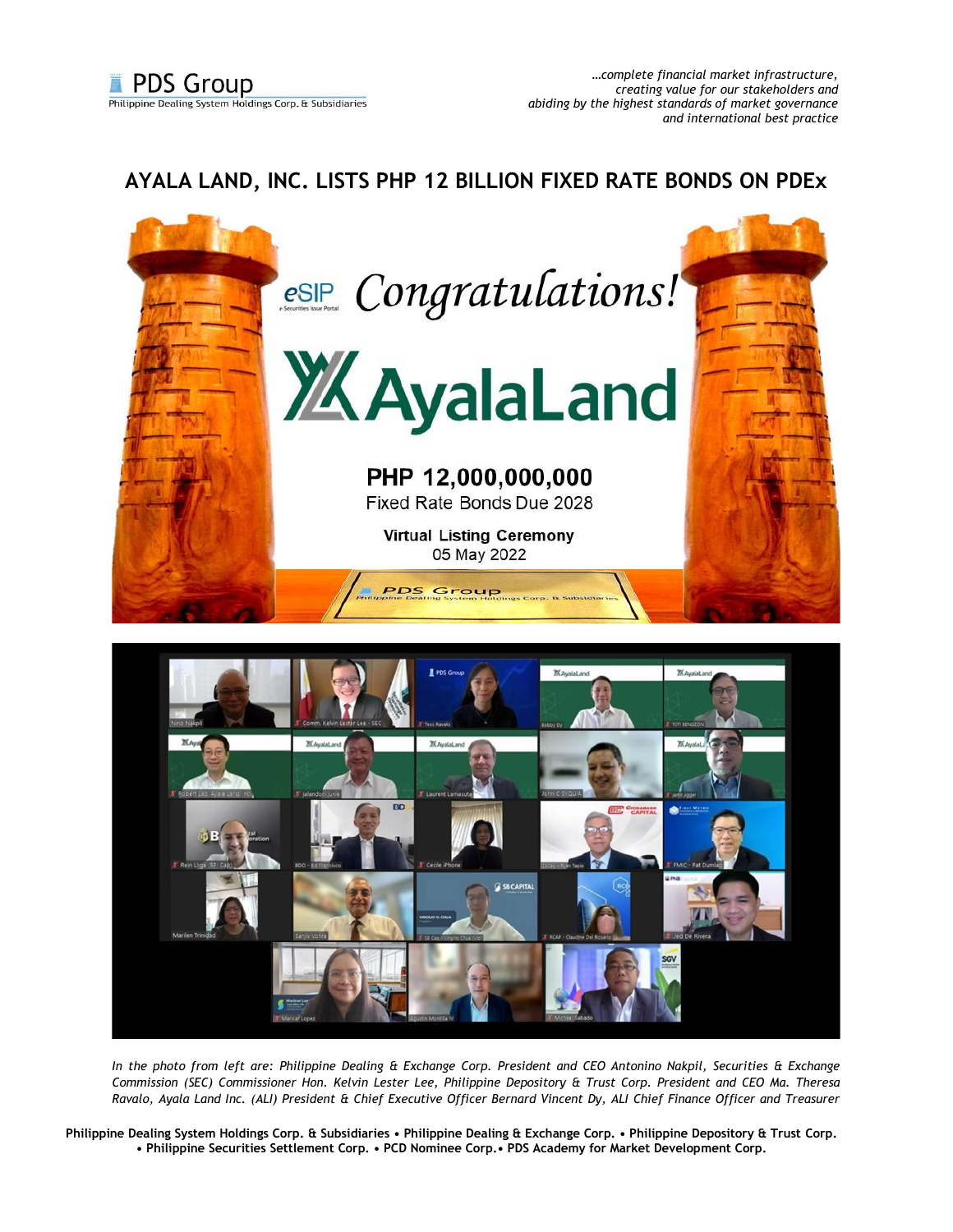## **PDS Group** Philippine Dealing System Holdings Corp. & Subsidiaries

*Augusto Bengzon, ALI Senior Vice President Robert Lao, ALI Senior Vice President Jose Emmanuel Jalandoni, ALI Senior Vice President Laurent Lamasuta, Bank of the Philippine Islands Executive Vice President John-C Syquia, ALI Deputy Treasurer Jose Emilio Jamir, BPI Capital Corporation Director Reinier A. Llige, BDO Capital & Investment Corporation President Eduardo Francisco, BDO Unibank Inc. Executive Vice President Cecilia Tan, China Bank Capital Corporation President Ryan Martin Tapia, First Metro Investment Corporation President Jose Patricio Dumlao, Metropolitan Bank and Trust Corporation First Vice President Ma. Elena Trinidad, Security Bank Corporation President Sanjiv Vohra, SB Capital Investment Corporation President Virgilio Chua, RCBC Capital Corporation Vice President Claudine del Rosario, PNB Capital and Investment Corporation Vice President Jose Eduardo de Rivera, SBC Trust and Asset Management Group First Vice President Maricar Lopez, Romulo Mabanta Buenaventura Sayoc & de los Angeles Law Firm Senior Partner Agustin Montilla IV and SyCip Gorres Velayo & Co. Partner Michael Sabado.*

**05 May 2022, Makati, Philippines** — PDS Annual Awards special citation winner, Ayala Land, Inc. (ALI) returned to PDEx to list its PHP 12 Billion Fixed Rate Bonds. Today's listing marks ALI's third time using the e-Securities Issue Portal (e-SIP) since they pioneered the launch one (1) year ago. ALI was notably awarded in the PDS Annual Awards held last 25 March 2022 for being the first issuer to use e-SIP for its pre-listing and registry onboarding activities. ALI demonstrated its firm support for PDS Group's digitalization initiative by actively participating from end-to-end beta tests all the way to again becoming a Pilot Corporate Bond Issuer to list its Fixed Rate bonds using e-SIP.

PDEx President and CEO Antonino A. Nakpil in his welcome remarks was pleased to report a great ongoing record. He said: "We happily note that ALI's PHP 12 Billion listing today marks the point at which 2022's level of new listings now at PHP 216.46 Billion now surpasses 2021's total annual level of PHP 213.45 Billion."

"Our Issuers' demand for debt capital has been more than filled by the domestic investor segment's supply of investible funds that have led to each of the 11 listings to date being oversubscribed at an average of 3.27 times their original amounts. And the domestic investors, retail and professional, have also been flexing in secondary market activity this year where up to 70% of total traded volume is attributed to the investor segment. These are indeed more positive metrics with which to track PDS's original mission, the development of the stable investor base to support corporate issuers.", further added Mr. Nakpil.

SEC Commissioner Hon. Kelvin Lester K. Lee also graced today's listing ceremony and delivered a special message. In his message, he remarked: "Since 1991, the year Ayala Land became publicly listed, it has weathered numerous challenges, from the lingering effects of the Gulf War and the eruption of Mt. Pinatubo in that same year, to the 1997 Asian Financial Crisis, the 2008 Global Financial Crisis, and of course recently, with the COVID-19 Pandemic. Despite all these, Ayala Land continues to show its resiliency and cement its impact in our communities. With Ayala Land's stellar track record, the Commission is optimistic that the additional funding from this offering would add value to and increase enthusiasm in our capital markets, and of course, support Ayala Land in attaining its lofty vision of uplifting the lives of our countrymen."

Another message was delivered during the ceremony by ALI's Deputy Treasurer, Jose Emilio B. Jamir. "This P12 billion listing is the biggest bond issuance of Ayala Land in the past eight years and the second-largest issuance in our history. This bond offering was well-received by the market, having gathered PHP 60 Billion in orders or 5x the issue size. This solid market reception